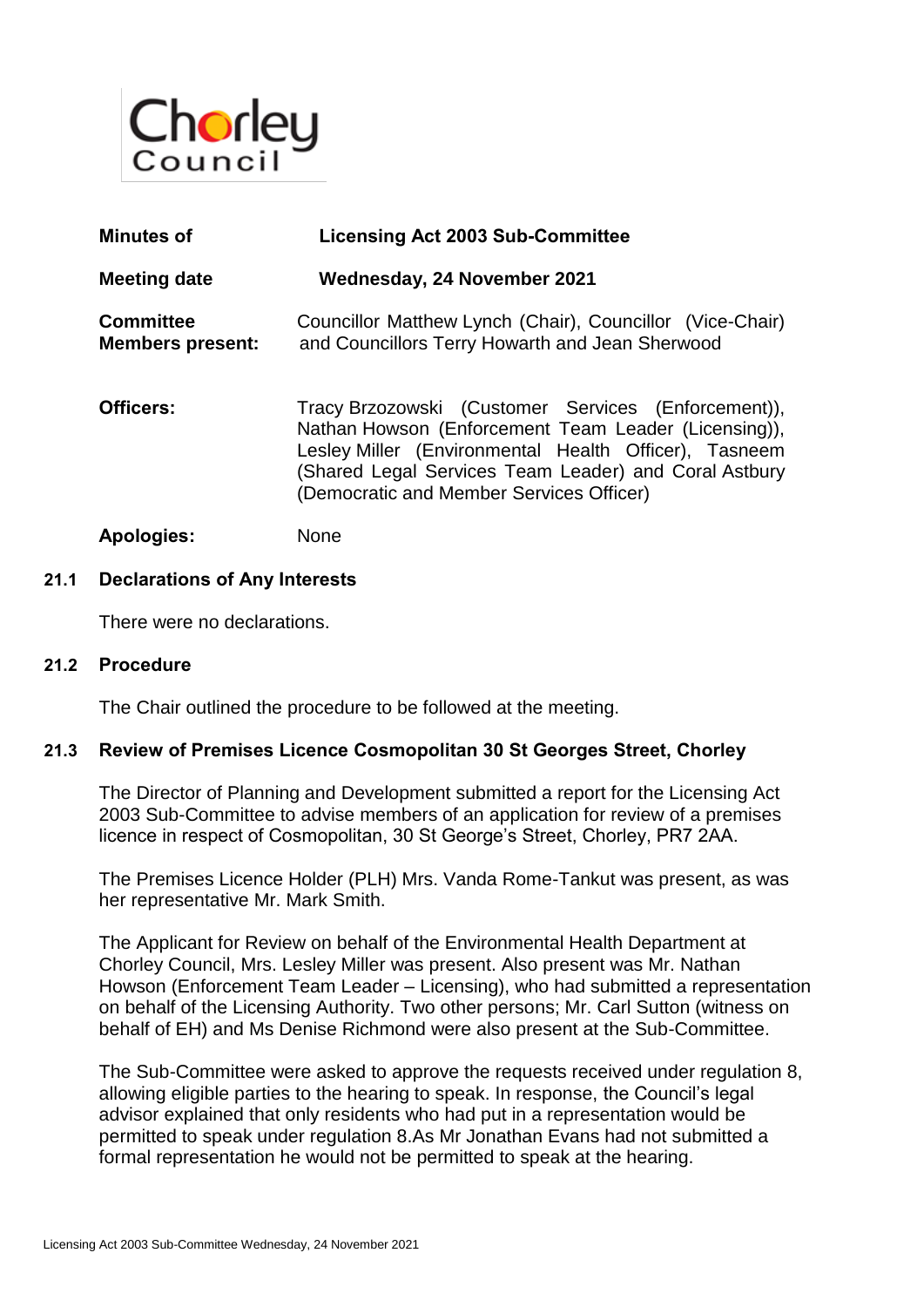The Customer Services Manager (Enforcement) presented the report and explained that the premises had been licensed since 2011 and was located on St George's Street. The premises is situated in a traditional two-story end terrace and comprises of an extended outside area used for eating and drinking. Next door to the premises is a new build building which houses an office on the ground floor together with a number of residential apartments on the ground and first floor. Mrs. Lesley Miller for and on the behalf of the Environmental Health Department of Chorley Council, explained that an application for review was submitted on the grounds that the licensing objective of the Prevention of Public Nuisance is being undermined.

The Customer Services Manager (Enforcement) requested Members give due consideration to the application and any relevant representations. Members noted that the duty of the licensing authority is to take steps appropriate to promote the licensing objectives in the interests of the wider community.

It was confirmed by the Customer Services Manager (Enforcement) that the application for review had been advertised in accordance with the regulations and during the consultation period three representations had been received. The Applicant for Review, Mrs. Lesley Miller explained to the Sub-Committee that the Environmental Health Department received several complaints from residents about noise, in particular the outside area from Spring 2021. Officers from both Environmental Health and Licensing had made several visits to the property and engaged significantly with the Designated Premises Supervisor (DPS). Officers had provided a great deal of advice and support around the visits to try and resolve the noise issues.

Mrs. Miller acknowledged that the premises had faced some challenges because of Covid, however there was a need to balance the needs of the business against those of the resident and the enjoyment of their properties. Complaints had continued to be received over summer with residents reporting issues of sleep disturbance from music and people shouting until 2am Thursday through to Sunday night. A number of residents had advised that they were unable to have windows open during the summer months due to intolerable levels of noise, so a noise nuisance investigation was started. As a result, a noise abatement notice was served on 24 September 2021 following repeated complaints. Mrs. Miller explained that it was her view that Officers had made attempts to negotiate and to advise and support the business and even given practical help, but there was now sufficient evidence to demonstrate the need for serving a noise abatement notice alongside the application for review.

It was confirmed by Mrs. Miller that when the notice was served, Officers met with the PLH, DPS and Mr. Smith and it was felt that the PLH and Mr. Smith fully understood the consequences of non-compliance with the notice.

Members sought clarification on how much assistance had been given to the PLH. In response, Mrs. Miller explained that Officers tried to provide some advice and support in reducing the bass level and noise outside. As lockdown eased, the premises were only permitted to open outdoors and it was accepted that this could be difficult for premises to manage. Mrs. Miller had worked with the DPS and used their system where they can manage the amount of bass that comes out of the speakers and she had reduced it down. In her view, the nature of the premises and their clientele had changed. Previously the premises was more of a food-orientated business and cocktail bar, however this seems to have changed into more of a loud music venue which would explain the number of complaints received.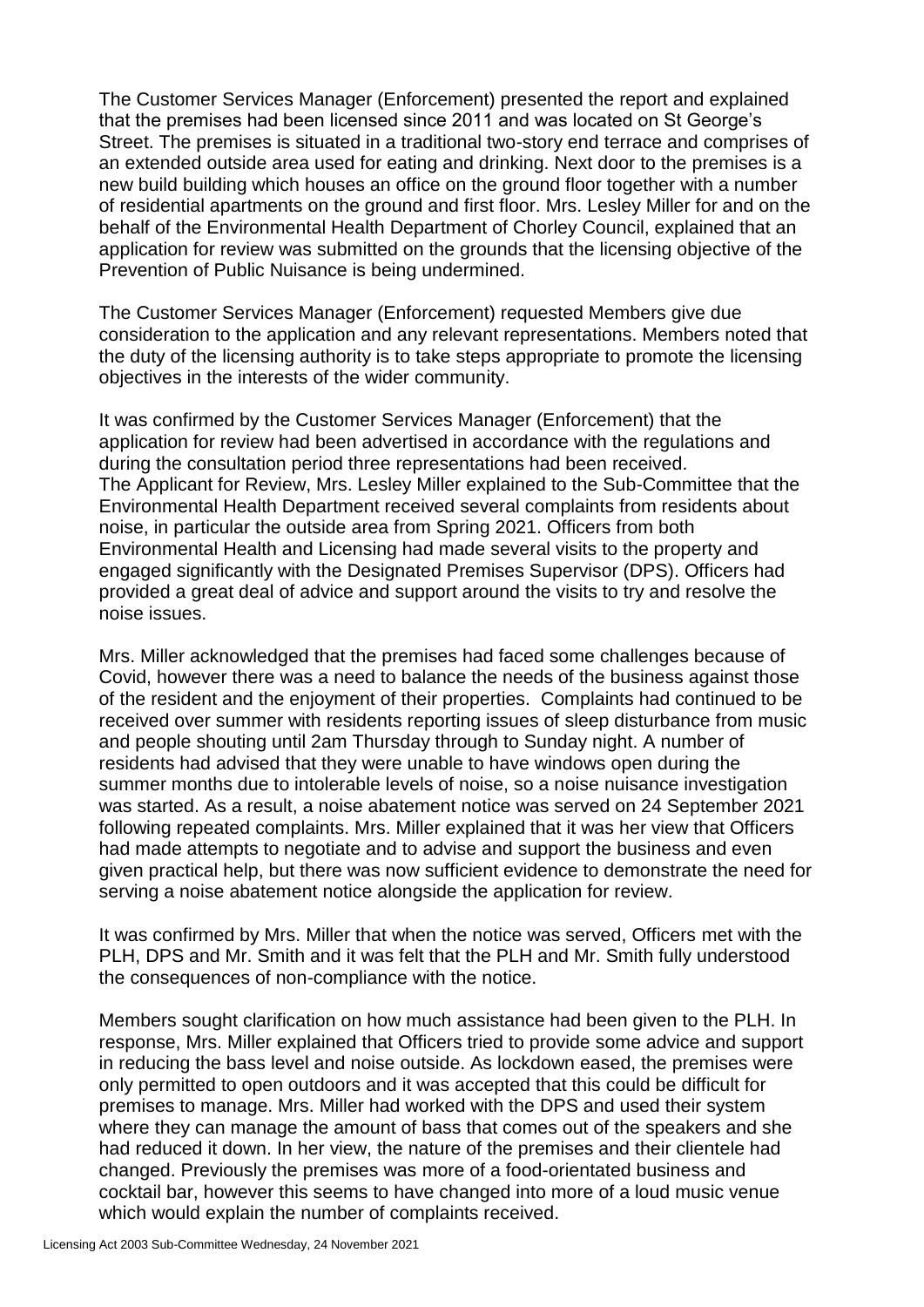The Enforcement Team Leader (Licensing), Mr. Nathan Howson, confirmed that complaints had previously been received for the venue, but did not form part of the evidence for this hearing. A complaint was received following the first COVID lockdown and an improvement notice was served. Prior to this, there was a single incident of noise nuisance in 2019 but no formal action was taken.

Mr. Howson explained that he had made a representation on behalf of the Licensing Authority as he was satisfied that the licensing objective; namely the prevention of public nuisance, was being undermined. Several visits had been undertaken at the premises following noise complaints and generally these visits had been well received. There was a short period of improvement and then complaints would continue to be received. Officers on duty in the town centre on 10 September 2021 approached the premises from the bottom of Market Street up to the junction with St George's Street at approximately 23:45 and from a distance of 135 metres could clearly and easily hear the main beats of the music. As Officers got closer to the venue, the music became louder and was described as, "a club outside of the premises." Mr. Howson explained that he observed the premises for about five minutes and heard no improvement in the noise levels and it was his view that there was clearly no control or any attempt to abate the noise and quieten it down.

Mr. Howson provided to the Sub-Committee that he had proposed alternative conditions. In response to a member enquiry, it was confirmed that these had not been directly discussed with the PLH, although they were provided a copy in the agenda pack for the meeting.

Mrs. Miller asked Mr. Howson his opinion on the volume of the noise, in response Mr. Howson confirmed that where there is an elevated level of music and noise you experience an elevated volume of noise from the patrons themselves, as they have to shout to be heard.

Mr. Smith, on behalf of the PLH, asked if the conditions within the new Statement of Licensing Policy would be applied to all premises in the borough. In response, Mr. Howson explained that the Licensing Act 2003 prohibits the use of blanket conditions, and that many of the conditions within the policy would not be appropriate in all venues. The inclusion of the pool of model conditions within the policy was to aid members and officers in deciding appropriate conditions.

Ms Denise Richmond outlined her representation to the Sub-Committee and explained that she lives in the apartments at St George's House. Ms Richmond provided that she moved into her apartment in May and was aware of the premises next door but did not think it would be an issue as she thought it would be more of a restaurant/cocktail bar. Ms Richmond explained that on Thursday evenings, the music is loud till approximately midnight and on Friday-Saturdays, 2 am.

Ms Richmond stated that she had put up with the noise for a few weeks then went to the premises to speak to the owner. When she attended the premises, there were only bar staff present. Ms Richmond explained that the bass was an issue and the staff replied stating they could not do anything. They showed her a copy of the licence and reiterated that they could open until 2am any day of the week, playing music either indoors or outdoors.

Ms Richmond explained that after this instance, the noise got progressively worse, it wasn't just bass, but she could also hear the music. Ms Richmond attended the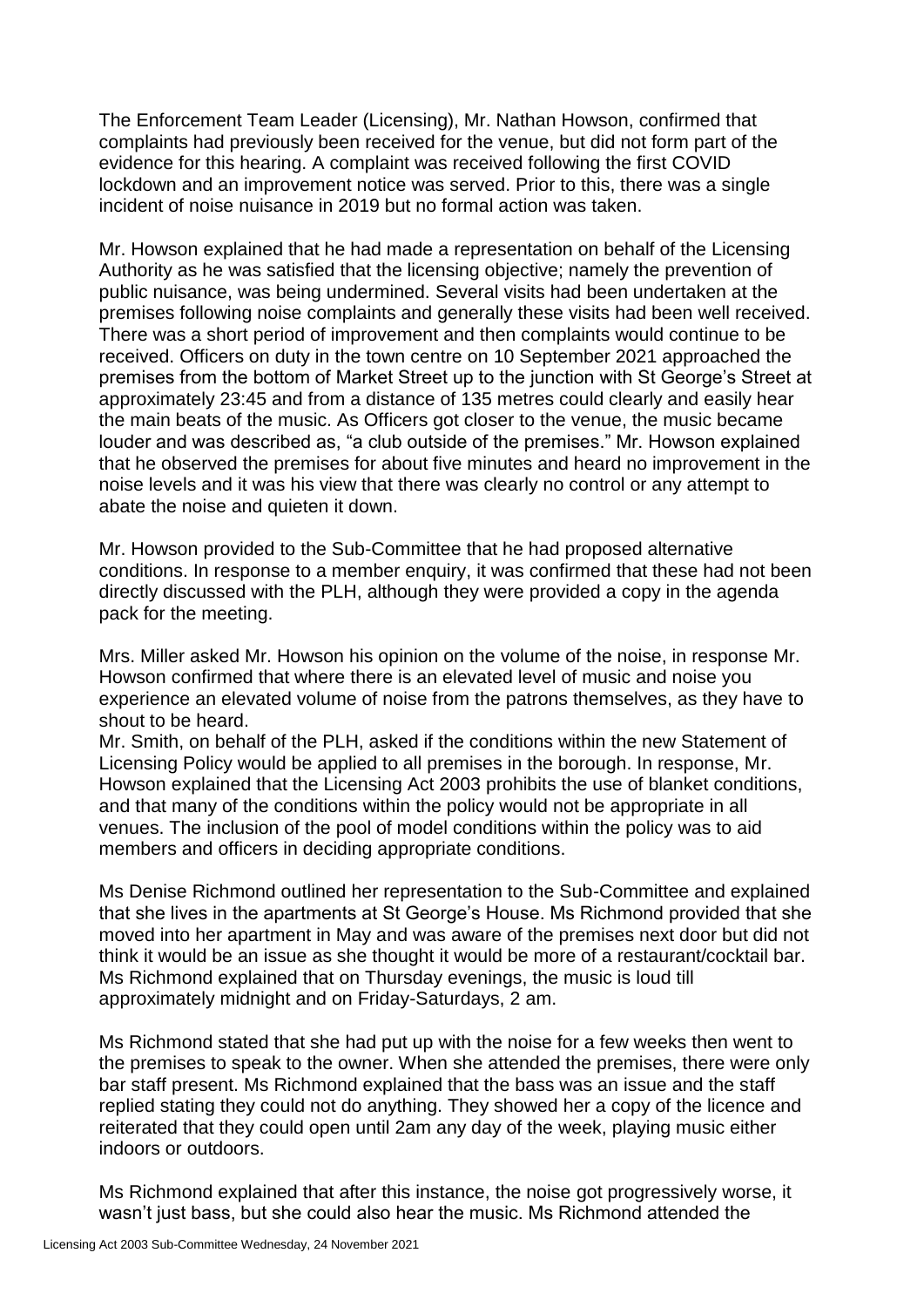premises a second time and spoke to the son in law of the PLH, who apologised for the noise and said he would turn the volume down as well as offering discounted food. The music was turned down but after an hour was turned back up. Ms. Richmond told the Sub-Committee that she had tried various things to block out the noise, such as wearing ear defenders to sleep but it did not work. On the third instance that Ms. Richmond attended the premises to complain about the noise she explained that the staff did not seem interested and she was now concerned as the outside area looked to have been extended with new heaters being fitted.

Ms. Richmond explained that once the abatement notice had been served the premises went quiet for around three weeks, but it had now started again. On two occasions since the serving of the abatement notice the premises had been playing loud music. Ms Richmond advised the Sub-Committee that she had a recording of the noise on 14 November 2021 after the abatement notice had been served and offered to play this to members. The Council's Legal Advisor explained that the recording could not be played as it was not formally submitted and neither the PLH nor members had prior access to the recording.

Ms. Richmond explained that she had to sleep out on a couple of Saturdays as she could not cope with the noise as it did not end at 2am when the premises closed as patrons were loud and disruptive when leaving.

Mr. Carl Sutton explained that his flat is two buildings away from the premises and the noise had been too loud from December 2019. Mr. Sutton explained that he visited the premises after music was being played loudly until 00:45 and spoke to whom he believed was the owner, and they were very apologetic. The owner explained that he would close the windows and turned the bass down and was very amicable. Two days later the music was on again until 2 am and Mr. Sutton visited the premises to make a further complaint. Mr. Sutton explained that the owner blamed the noise on a leavers party and stated that he could not control patrons leaving. The owner became aggressive and started swearing, stating that Mr. Sutton was trying to have his business closed down. Mr. Sutton told the Sub-Committee that the owner showed him the licence again and stated that he was not doing anything wrong.

Mr. Sutton explained that once the abatement notice had been served, he did not hear any noise and could enjoy his property fully, however for the last three weekends the premises has reverted back to playing loud music and bass.

Mr. Smith on behalf of the PLH explained to the Sub Committee that due to a technical issue with the PLH's email account they had only received the paperwork for the meeting on Monday 22 November. It had been sent by Officers to the PLH on the 10 November. Mr. Smith explained that had they received the paperwork on the original email, the PLH would have sought legal representation.

Mr. Smith stated that the PLH fully accepts that the premises were causing a nuisance and agreed that the Council was correct to act following repeated attempts at trying to resolve the issue with the premises. Mr. Smith explained that part of the problem for the premises was the DPS. For the incident on 14 November 2021 the PLH has a record that shows the DPS working, and the doormen went upstairs and turned the music down after five or ten minutes.

After the PLH and Mr. Smith met with the Council on issue of the abatement notice they realized how serious it was and implemented changes at the premises. Mr. Smith explained that they discussed and began procurement for a noise control system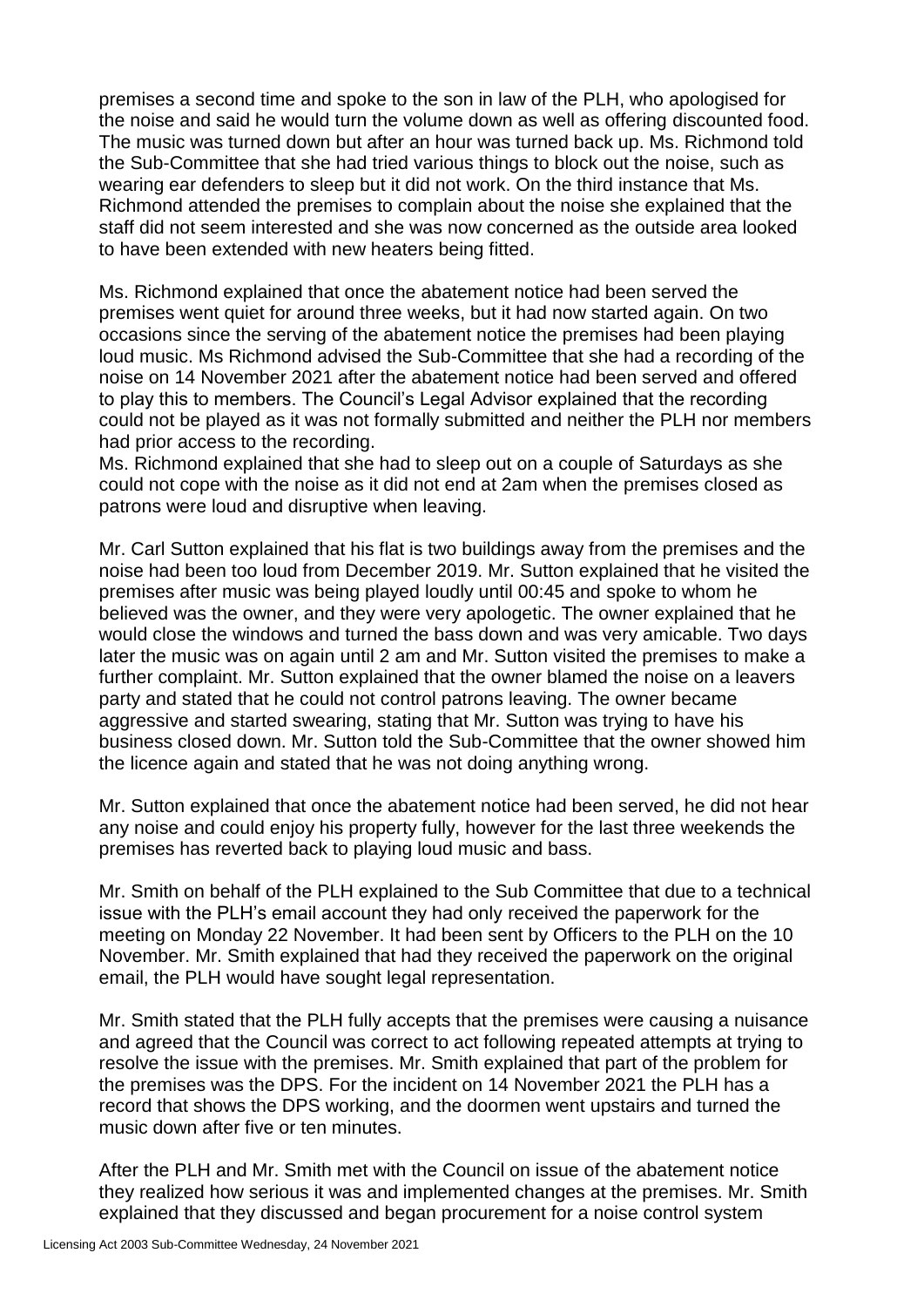which would be installed on 25 November 2021. The PLH put a piece of tape over the volume control on the speaker for when she was not present, a new manager was hired and given extensive training on noise and patron control. The doormen were also briefed on how to encourage patrons to leave quietly and would now be monitoring the situation more closely and reporting any issues to the PLH. The PLH now attends the premises daily and the gazebos would be fitted with new coverings to attenuate noise.

Mr. Smith expressed concern at some of the draft conditions proposed by Mr. Howson. In particular, the last condition relating to alcohol being taken outside after 23:00. Mr. Smith explained that this condition would close the business as the outdoor area was quite a big part of the restaurant. Since the new measures, the PLH has seen another change in clientele and was experiencing more restaurant visitors as opposed to bar visitors.

Members asked the PLH if there was any reason that she struggled to control the noise from the premises. Mr. Smith replied that it was obvious that it was loud, but it was the DPS who was in charge of the restaurant. As the DPS was the PLH husband this was causing a lot of friction as the PLH had made it clear that his behaviour was not acceptable. Mr. Smith provided that the PLH had stopped the DPS controlling the bar and the music and now had him greeting guests, an incident of noise nuisance occurred on the one night he was not greeting patrons.

Members sought clarification on the role of the DPS and it was explained by Mr. Smith that the DPS had previously been running the cocktail bar and managing the music but was now meeting and greeting patrons. The PLH and Mr. Smith had discussed whether a change in DPS might be appropriate.

Members asked how the impact of no alcohol outside after 11pm would close the business. Mr. Smith provided that it was the PLH who had indicated this based off the sales on the till. Since the abatement notice was served and noise turned down the alcohol sales had dropped. The clientele had changed as previously patrons would eat and go; however, a lot more stay on at the premises and have a drink in the courtyard. Mr. Smith also clarified that there had always been heaters in the courtyard, they had just recently been updated to more efficient infrared heaters.

In response to a member enquiry, Mr. Smith confirmed that they could cease some of the loud music during the week as it would have only a minor effect, however restricting alcohol from the outside area after 23:00 would not work for the business as people are outside until 02:00.

The Sub-Committee agreed to adjourn the meeting for a small period to allow the PLH and her representative time to examine and consider the draft conditions proposed by Mr. Howson.

After consideration of the proposed conditions by Mr. Howson, Mr. Smith made the following comments:

- 1. Condition One this would be reasonable, although still a restriction on the current licence.
- 2. Condition Two In the outside areas currently the speaker system is switched off at 23:00. With the new system, Mr. Smith and the PLH still felt this would be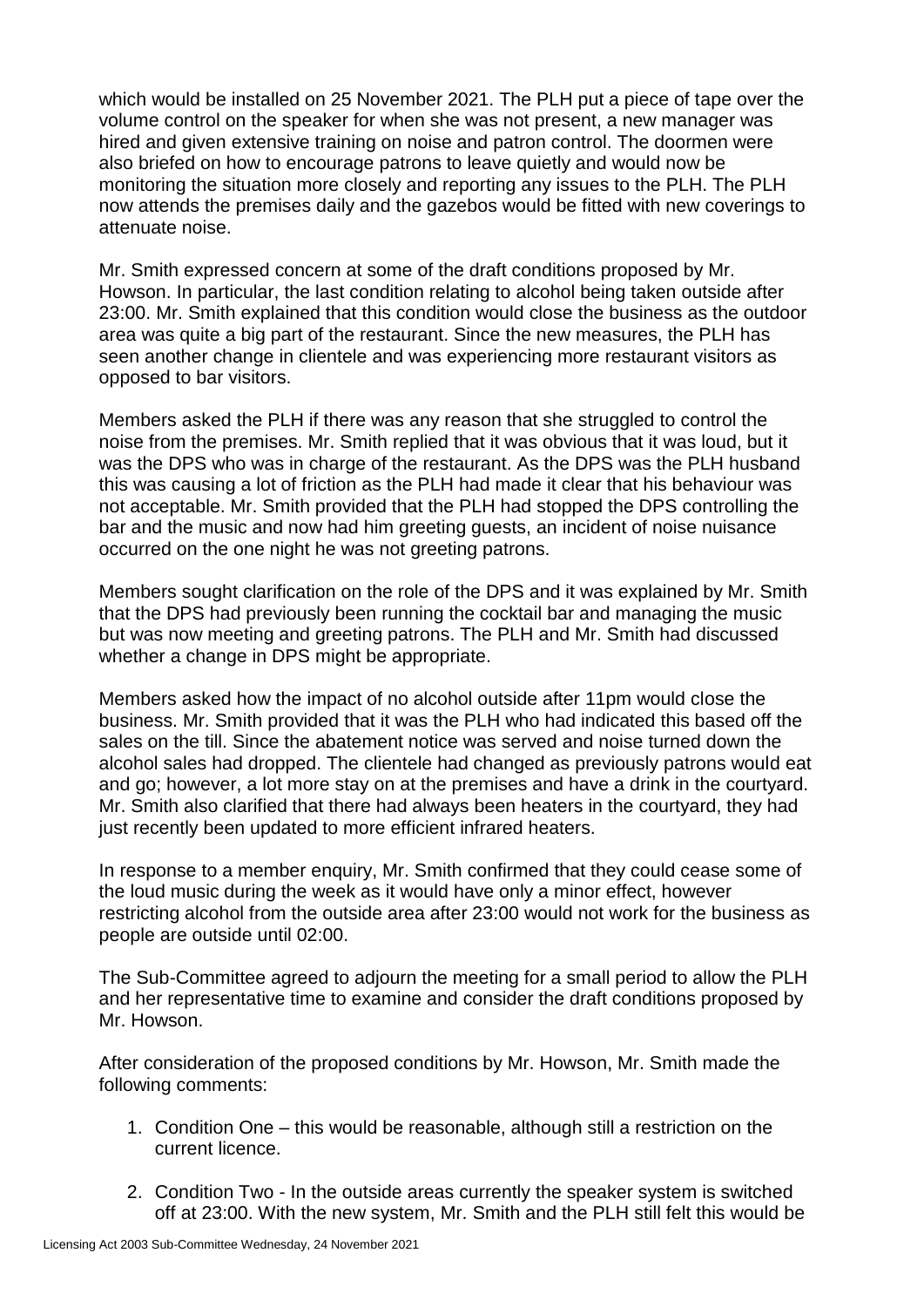reasonable.

- 3. Condition Three Hourly patrols can be conducted by the door supervisor and manager who will be at the premises, Mr. Smith provided that they were happy with this condition
- 4. Condition Four this is a difficult condition for the business and Mr. Smith requested that alcohol would be permitted outside until 01:00 with noise controls put in place. It was accepted by the PLH that the noise nuisance for residents was wrong and they would like to improve this. The PLH would not allow any admissions into the venue after 00:00 which would reduce the amount of people entering the premises inebriated.
- 5. Condition Five signage is already displayed, and the door supervisor has been briefed to ensure that patrons leave quietly. The door supervisor would not permit entry to patrons who are already too intoxicated.

Mr. Smith stated that the PLH would like to provide residents with direct contact with herself so that she could address any further concerns. In addition, there was no concerns from the PLH, or Mr. Smith should the Sub-Committee choose to remove the DPS.

Mrs. Miller, in summarising acknowledged that the PLH agreed that Officers tried to work very hard with the business and residents. Mrs. Miller explained that they wanted to use process in a positive way to ensure that the business could operate in a way which causes no negative impact on residents.

In summarising, Mr. Howson explained that the PLH had accepted the licensing objectives had been undermined and advised the Sub-Committee to take such steps as appropriate to try and promote the licensing objectives. Mr. Howson requested that the Sub-Committee attach appropriate conditions to the premises.

Ms. Richmond summarised her representation and stated that it was distressing for all residents near the premises. Ms. Richmond clarified that on 14 November after the notice had been served the music was loud and not turned down from approximately 22:30 until 02:00. The music is more of a nightclub than restaurant and cocktail bar, with the outside area full of young people drinking and shouter. Ms. Richmond explained that as the music gets louder the patrons get louder, upon leaving the premises the noise continues and it is difficult for the door supervisor to control the patrons. Ms. Richmond told the Sub-Committee that she could not cope with not being able to sleep or enjoy her evenings in and she should not have to go somewhere else to get away from the noise.

Mr. Sutton explained that he was happy that the steps put in place by the PLH worked as there was a four-week period where the noise was acceptable. However, the noise returned. The steps put in place would need to be continuous and adhered to all the time.

Mr Smith accepted that the control of noise was an issue and this is the reason why a new noise control system was due to be installed. He explained that the PLH was trying to do everything possible to correct the situation. Mr Smith stated that it was a balancing exercise between the rights of the business against the rights of the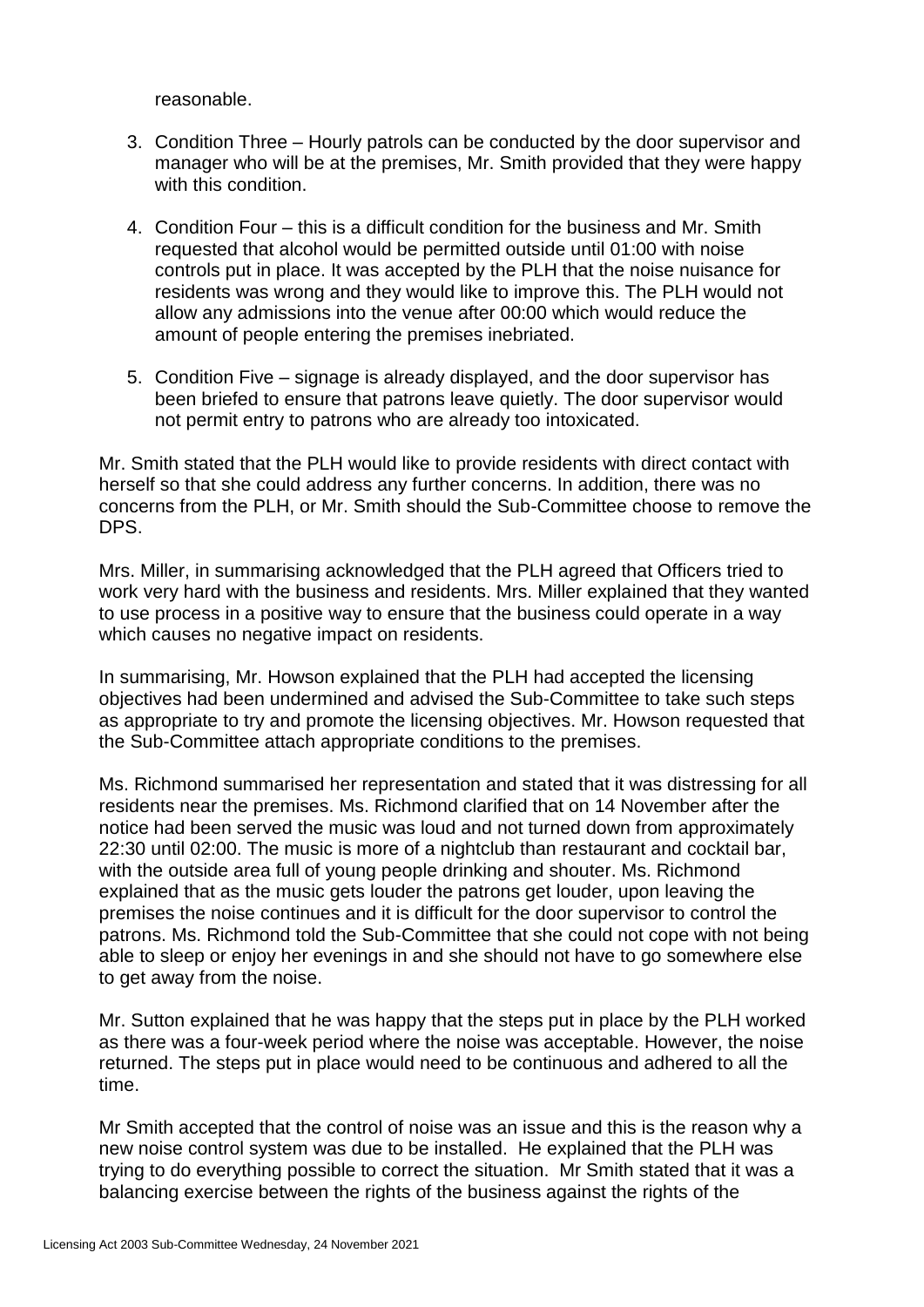residents and that as there had been noise issues, there was a requirement to sort this out.

# **Resolved:**

After careful consideration of the written and oral representations made by all parties to the hearing and having regard to the following:

- 1. The guidance issued under the S182 of the Licensing Act 2003
- 2. The Council's Statement of Licensing Policy
- 3. The Licensing Act 2003

The committee found there had been an undermining of the public nuisance licensing objective. The Premises licence holder had been given ample opportunity in the last six months to deal with the noise issues at the premises.

Despite informal action and warnings of the noise issues, by Environmental Health and Licensing Officers to address concerns in respect of noise nuisance, this made no difference.

Ultimately, the continued noise nuisance led to formal action and the service of the abatement notice, which had not been appealed. During the hearing, the PLH has accepted that there have been complaints and that the local authority had attempted to assist and support them on numerous occasions. It was offered by the PLH that the problem in respect of the noise nuisance lay with the DPS and it was the DPS who was failing to manage the premises. The PLH stated that the change in clientele was as a result of the noise issues at the premises, i.e. that music was being played at such a level that it was attracting a different type of clientele.

It is clear to the committee that there is a direct link to the noise nuisance and management control of the premises via the DPS. The removal of the DPS was offered by the PLH.

The Committee accepted that the PLH had made some attempts in recent weeks to try to address the problem, by investing in some noise control equipment. Furthermore, a resident had stated that the noise was not an issue for 3-4 weeks and appeared to have been addressed, however, there was an incident on the 14/11/21, which indicated that the problem had resurfaced.

The Sub- Committee found that the noise nuisance had an impact on residents living in the area and a necessary and proportionate response to the undermining of the licensing objectives was to remove the current DPS. **The Sub- Committee therefore resolved, pursuant to Section 52(4)(c), to remove the designated premises supervisor.**

The removal of the DPS did not go far enough in the opinion of the committee and therefore, a further adequate and proportional response to the undermining of the licensing objectives was the imposition of the following conditions to redress the balance. **The Sub- Committee therefore resolved, pursuant to Section 52(4)(a), to modify the conditions of the licence by imposing the following conditions on Annex 3 of the premises licence:**

1. The windows and doors of the premises shall be kept closed, save for access and egress, on Friday's and Saturday's after 00:00, Monday-Thursday after 22:00 and Sunday after 23:00 hours when the playing of recorded music or the performance of live music is being carried out. Section 177A does not apply to